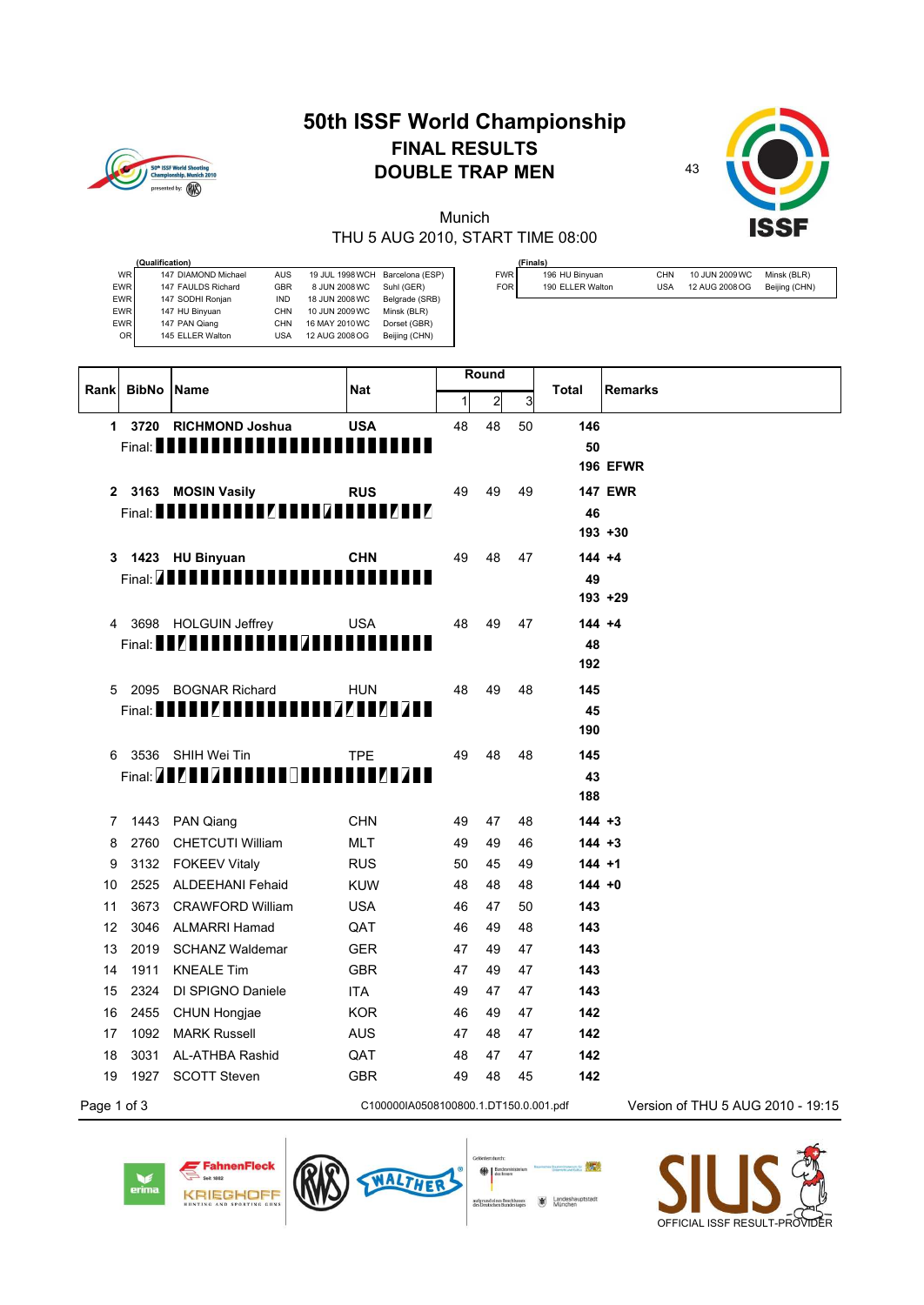|      |              | Name                          | <b>Nat</b> | Round        |                |    |       |                |
|------|--------------|-------------------------------|------------|--------------|----------------|----|-------|----------------|
| Rank | <b>BibNo</b> |                               |            | $\mathbf{1}$ | $\overline{c}$ | 3  | Total | <b>Remarks</b> |
| 20   | 1937         | <b>WILSON Peter Robert Ru</b> | <b>GBR</b> | 44           | 48             | 48 | 140   |                |
| 21   | 1791         | <b>KOYLINEN Simo</b>          | <b>FIN</b> | 47           | 47             | 46 | 140   |                |
| 22   | 2533         | <b>ALMUTAIRI Mashfi</b>       | <b>KUW</b> | 47           | 48             | 45 | 140   |                |
| 23   | 2207         | SODHI Ronjan                  | <b>IND</b> | 42           | 48             | 49 | 139   |                |
| 24   | 2320         | D ANIELLO Francesco           | ITA        | 44           | 48             | 47 | 139   |                |
| 25   | 1548         | <b>THEODOTOU Stefanos</b>     | <b>CYP</b> | 45           | 47             | 47 | 139   |                |
| 26   | 1107         | <b>TREMBATH Craig</b>         | AUS        | 47           | 45             | 47 | 139   |                |
| 27   | 3424         | DAHLBY Hakan                  | <b>SWE</b> | 46           | 48             | 45 | 139   |                |
| 28   | 2105         | <b>GEREBICS Roland</b>        | <b>HUN</b> | 46           | 47             | 45 | 138   |                |
| 29   | 2522         | <b>ALAFASI Hamad</b>          | <b>KUW</b> | 45           | 47             | 45 | 137   |                |
| 30   | 3586         | <b>ALSHAMSY Saif</b>          | <b>UAE</b> | 47           | 47             | 43 | 137   |                |
| 31   | 2249         | <b>SADRI</b> Saeed            | <b>IRI</b> | 47           | 47             | 43 | 137   |                |
| 32   | 3156         | <b>LEYBO Mikhail</b>          | <b>RUS</b> | 45           | 42             | 49 | 136   |                |
| 33   | 3580         | ALMAKTOUM Juma                | <b>UAE</b> | 48           | 43             | 45 | 136   |                |
| 34   | 1442         | MO Junjie                     | <b>CHN</b> | 45           | 43             | 47 | 135   |                |
| 35   | 2147         | <b>BHATNAGAR Vikram</b>       | <b>IND</b> | 44           | 46             | 45 | 135   |                |
| 36   | 2221         | <b>CHAVOSHI Amir</b>          | <b>IRI</b> | 48           | 44             | 42 | 134   |                |
| 37   | 1998         | <b>LOEW Andreas</b>           | <b>GER</b> | 47           | 46             | 41 | 134   |                |
| 38   | 1981         | <b>GOLDBRUNNER Michael</b>    | <b>GER</b> | 45           | 40             | 48 | 133   |                |
| 39   | 2329         | <b>FRANZONI Claudio</b>       | <b>ITA</b> | 45           | 42             | 46 | 133   |                |
| 40   | 2467         | JUNG Yoon Kyun                | <b>KOR</b> | 44           | 45             | 44 | 133   |                |
| 41   | 2888         | AL QAYOUDI Abdullah           | <b>OMA</b> | 44           | 46             | 43 | 133   |                |
| 42   | 3032         | AL ATHBI Rashid               | QAT        | 46           | 45             | 42 | 133   |                |
| 43   | 3578         | <b>ALKENDI Abdulla</b>        | <b>UAE</b> | 46           | 45             | 42 | 133   |                |
| 44   | 3018         | <b>TORRES LABOY Jose</b>      | <b>PUR</b> | 44           | 44             | 44 | 132   |                |
| 45   | 2176         | MASOOD Shazan                 | <b>IND</b> | 44           | 43             | 44 | 131   |                |
| 46   | 1650         | <b>PINERO Sergio</b>          | <b>DOM</b> | 42           | 45             | 43 | 130   |                |
| 47   | 2873         | AL HABSI Mohammed             | <b>OMA</b> | 45           | 42             | 43 | 130   |                |
| 48   | 1089         | <b>KIRLEY Nicholas</b>        | <b>AUS</b> | 45           | 43             | 42 | 130   |                |
| 49   | 2252         | SHAH MOHAMMADI Edris          | <b>IRI</b> | 41           | 45             | 43 | 129   |                |
| 50   | 2118         | PALKOVICS Andras              | <b>HUN</b> | 43           | 41             | 44 | 128   |                |
| 51   | 2876         | AL HATMI Ahmed                | <b>OMA</b> | 43           | 42             | 40 | 125   |                |
| 52   | 1019         | <b>FERRAT Lounis</b>          | <b>ALG</b> | 39           | 40             | 44 | 123   |                |
| 53   | 1021         | HASSAN KHODJA Mehdi<br>Aladin | <b>ALG</b> | 39           | 42             | 41 | 122   |                |
| 54   | 3227         | <b>ISMAIL Muhammad Ikram</b>  | SIN        | 42           | 41             | 39 | 122   |                |
| 55   | 1388         | <b>SHAW Drew</b>              | CAN        | 38           | 42             | 41 | 121   |                |
| 56   | 1023         | <b>OULD MOKHTAR Mokthar</b>   | <b>ALG</b> | 39           | 42             | 39 | 120   |                |
| 57   | 3222         | CHOW Wei An                   | SIN        | 41           | 39             | 37 | 117   |                |
| 58   | 1849         | <b>GUERRERO Sebastien</b>     | <b>FRA</b> | 33           | 42             | 38 | 113   |                |
| 59   | 2587         | <b>KHALIL Wissam</b>          | LIB        | 40           | 34             | 37 | 111   |                |

Page 2 of 3 86F7 C100000IA0508100800.1.DT150.0.001.pdf Version of THU 5 AUG 2010 - 19:15